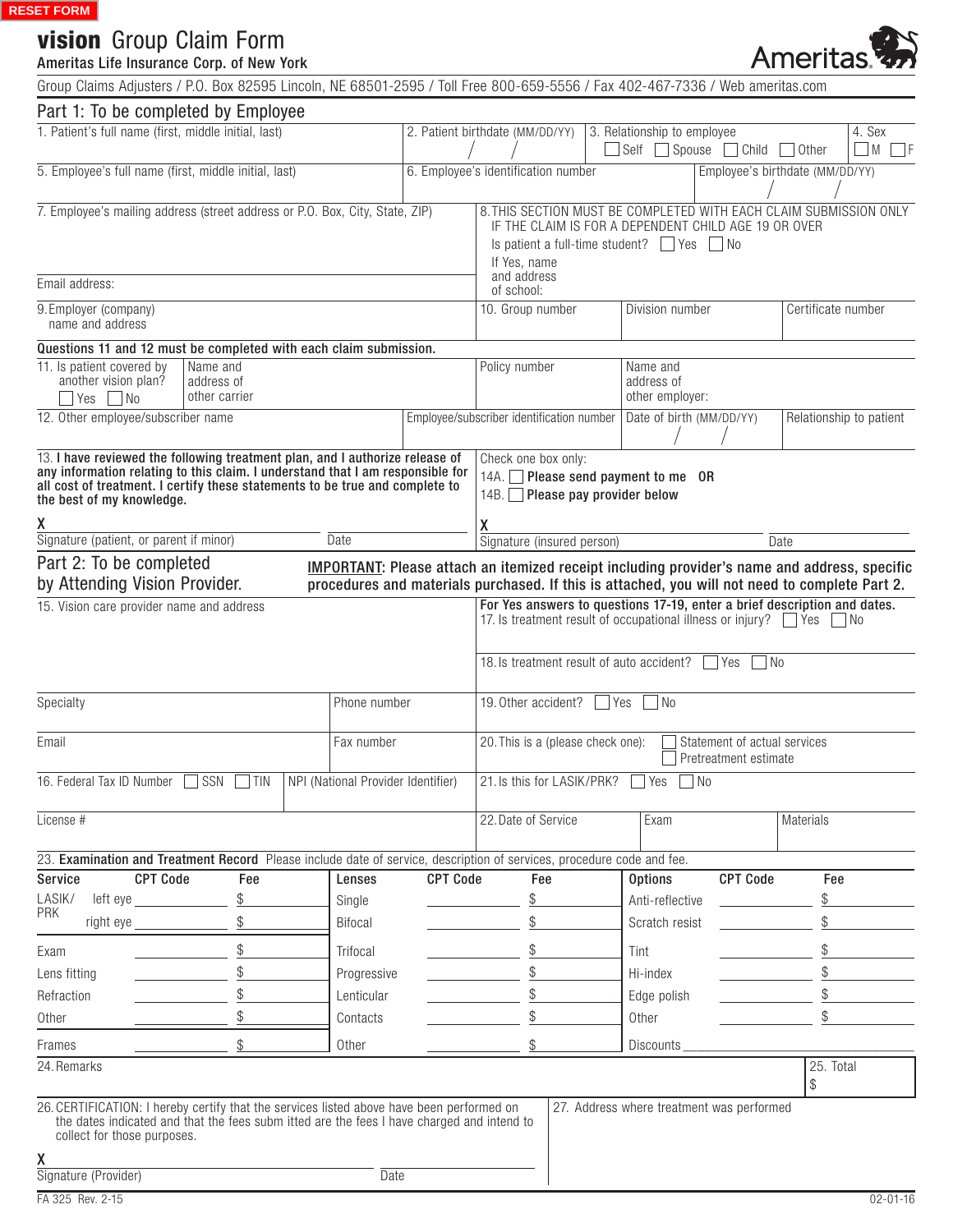# tips to speed claims processing

### Part 1 – Employee

Missing or incomplete information will slow down claims processing. To avoid this, please be sure to include:

### #2 – Patient birthdate

Helps identify an insured and determine dependent eligibility.

### #6 – Employee's identification number

This is the most important identifier for the plan member.

#### #8 – Student status

Because this information often changes, it is required on every claim for dependents age 19 years and older.

### #11 and #12 – Coordination of benefits

The No box under #11 should be checked if no other vision coverage exists. If there is other vision coverage, the additional information requested is necessary for coordination of benefits.

### Part 2 – Vision Provider

To help expedite the claims process, please be sure to include:

### #16 – National Provider Identifier

There are two types of NPI. Type 1 is for individual providers who operate independently. Type 2 is for health care providers such as group practices or corporations. Type 2 organization providers may want their individual provider employees to have Type 1 NPIs to distinguish them individually.

### #21 and #23 – LASIK/PRK

If LASIK or PRK, please make sure your vision provider marks the Yes box under #21, and includes description of services, procedure code, which eye (left, right or both), and the fee for each eye in the Examination and Treatment Record.

## #20 – Statement of actual services, or Pretreatment estimate

Appropriate box should be marked to ensure correct handling.

NOTE: If there are two different providers (one for the exam, another for eyewear), we request that each provider submit a separate claim form.

## Pretreatment Estimate of Benefits

We recommend a pretreatment estimate of benefits when a plan member considers the services to be expensive. A pretreatment estimate lets both the member and vision provider know in advance how much insurance will pay. If vision coverage terminates for any reason during treatment, only procedures performed before coverage ended will be eligible for payment.

For full information regarding coverage, plan members may refer to their insurance plan booklet.

### **Website**

Visit our website for benefit information, electronic forms, a list of vision providers if your plan includes a network, and more. Please note, the free software Adobe Reader® (available through the internet) is needed to view and print the electronic forms.